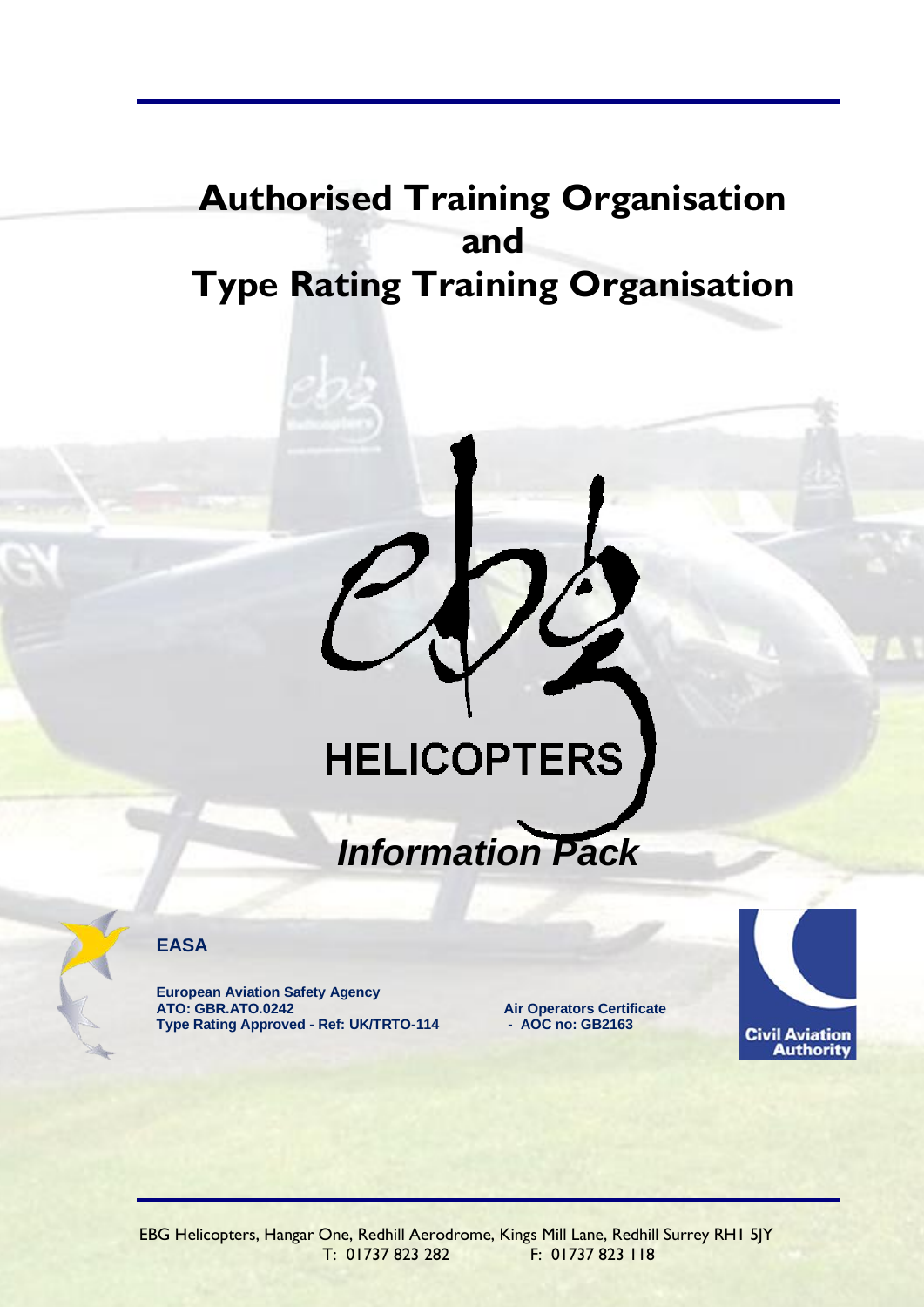

#### **TRAINING FACILITY STAFF**

| <b>Chief Pilot:</b><br><b>Chief Flying</b><br>Instructor: | <b>Martin Burley</b><br><b>Tim Piper</b>             |
|-----------------------------------------------------------|------------------------------------------------------|
| <b>Instructors:</b>                                       | <b>Ken Faria</b><br>Dave Buck                        |
|                                                           | <b>Bob Gorman</b><br><b>Anne Marie Goodwill</b>      |
| <b>Examiners:</b>                                         | <b>Tim Piper</b><br>lan Lunt                         |
| <b>Operations:</b>                                        | Nicolas Rehbein<br>Linda Rehbein<br><b>Omi Faria</b> |
|                                                           |                                                      |

- Our training helicopters are the reliable and well-tested Robinson R22, R44 and Cabri G2 . All aircraft are dual controlled.
- EBG Helicopters is a CAA and EASA approved and Registered Training Facility and Type Rating Training Organisation and has been training pilots for over fourteen years and is very proud of its success rate. Once you have achieved your licence our helicopters are available for hire.
	- Most of your flying training will be at Redhill Aerodrome and around the Redhill local area. However, there are opportunities to visit other areas and airfields, especially during the navigational phase of your course. One particular favourite is the cross channel trip to Le Touquet in France for lunch.
	- The choice of whether the course is conducted on a full or part-time basis is yours. A part-time course could, due to the lack of continuity, result in you needing more flying hours before your flight test. If you choose a full-time course then, weather permitting, this could be completed in approximately four to six weeks. We find that a mixture of the two, involving an intensive week or two within a part-time course, often works well.
	- As well as our primary training machines above we offer type rating conversions on the Bell 206, Jetranger, Eurocopter EC120 and EC130, Gazelle and AS350 Squirrel.
	- $\leq$  We are approved by the CAA Authorised Training Organisation GBR.ATO.0242 Type Rating Approval – Ref UK/TRTO-114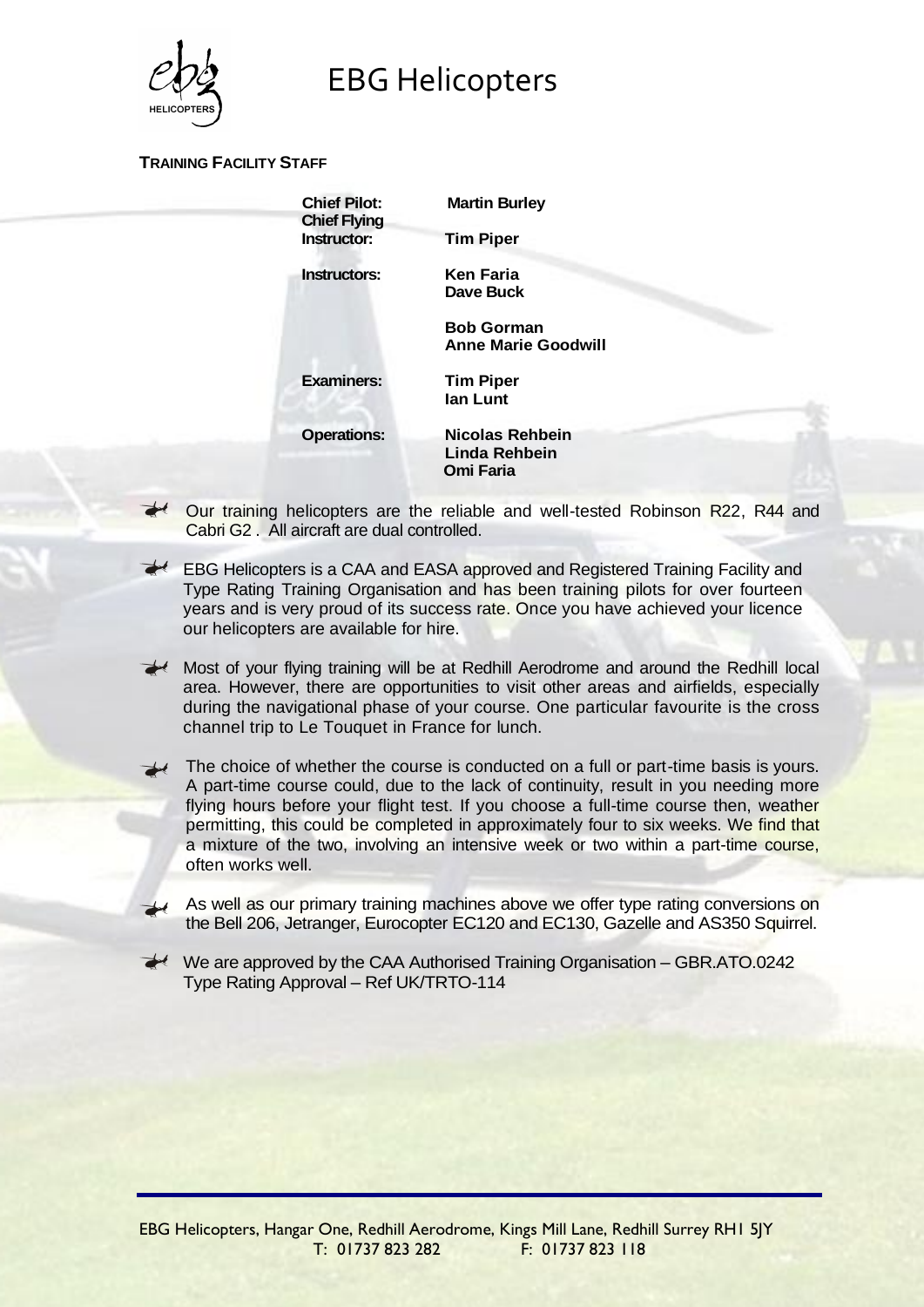

# **REQUIREMENTS FOR THE EASA PRIVATE PILOT'S LICENCE (HELICOPTERS)**

- $\rightarrow$  A minimum of 45 hours of flying training must be completed. For holders of a PPL(A) this is reduced to a minimum of 39 hours. Most students complete their training in approximately 45-55 hours.
- Before flying solo, you must possess a Civil Aviation Authority (CAA) Class 2 medical certificate. The necessary examination can be carried out at the CAA near Gatwick Airport or, if this is not convenient for you, we can provide a list of other authorised medical examiners.
- There are nine written ground examinations with multiple choice answers, and one radio practical exam. These can be passed easily with self**-**study and assistance from the flying instructor. The subjects are Air Law, Operational Procedures, Navigation, Meteorology, Human Performance & Limitations, Communications, Flight Performance & Planning, Aircraft General Knowledge and Principles of Flight.
	- You must pass Aviation Law before flying solo and Navigation and before the qualifying solo cross-country flight. We therefore recommend you study for the ground exams in conjunction with your flying training. Extra ground school on any subject is available from our instructors; this must be booked and paid for in addition to your PPL course. Please ask for more details.
- On completion of your flying training, there will be a Skills Test with a CAA Qualified Examiner. This Skills Test includes general handling, navigation and an oral examination on the technical aspects of the helicopter flown.
- Once you have achieved your licence you will need to fly just two hours per type per year, which includes a brief test, per year in order stay current. As a club we have our own requirements for keeping your flying current, you are required to fly at least every 28 days, or you will need a short check flight will an instructor. This is for safety and insurance reasons. (Imagine only driving your car once every two months!)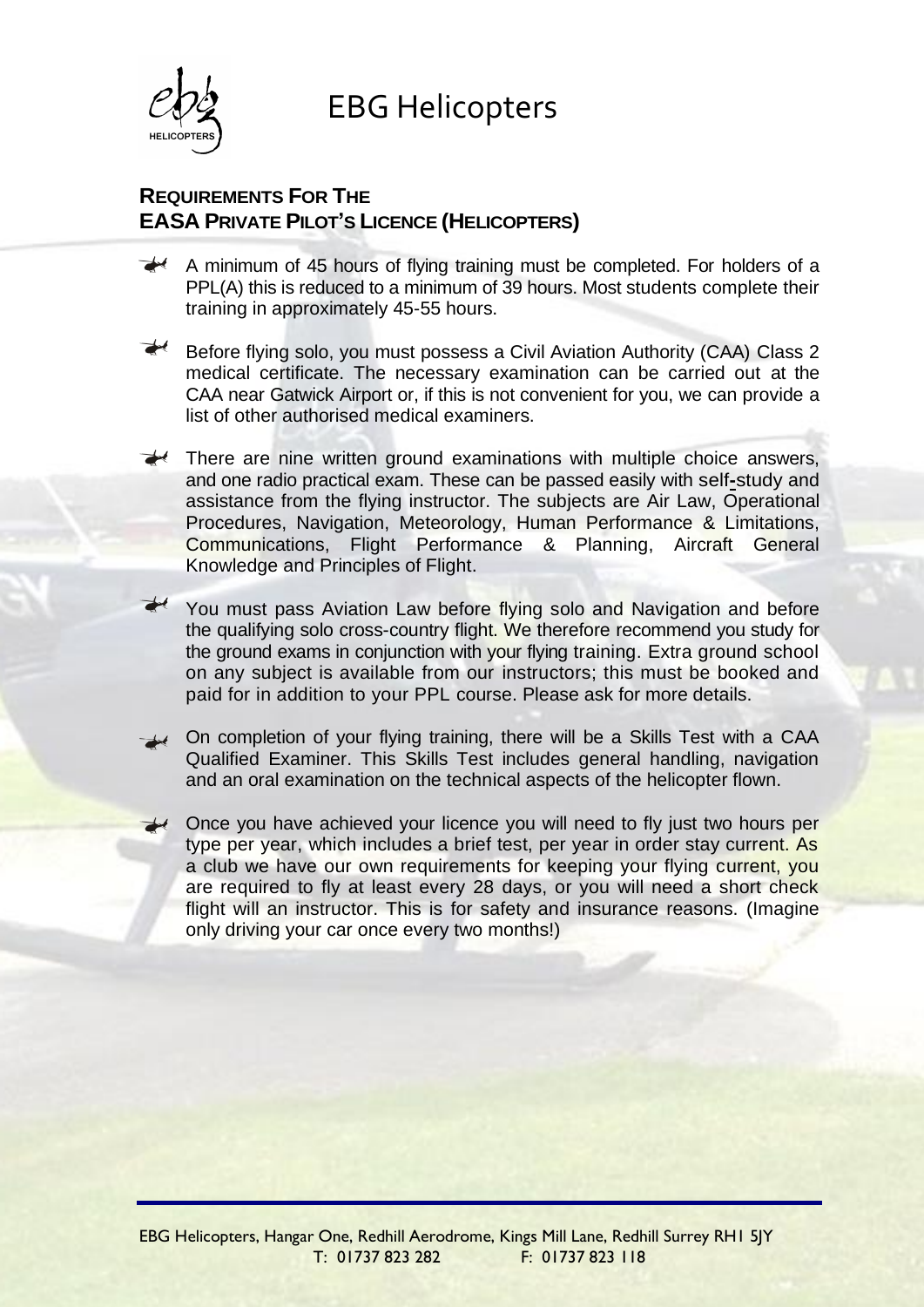

# **PPL(H) PAYMENT SCHEME**

We have several convenient ways for you to pay for your PPL(H) course.

Our payment scheme works by placing money on your account in advance. We have a price banding system A & B as below:

#### **A Band**

Standard rate pay as you fly

**B Band**

£20.00 per hr discount to be eligible for this you must place £3000.00 on your account.

Below are the approximate costs of obtaining your licence on the Robinson R22 based on two different methods of payment. Full details are set out on our rate sheets.

## **The cost of the Minimum 45 hours required is:**

## **"A" Band method, pay as you fly £ 14,625**

# "**B" Band payment method £ 13,725**

The above costs include instructor, pre and post flight briefings.

They do not include landing or airfield detail fees at Redhill Aerodrome, extra flying hours (if required), extra ground school (if required), books, maps, your Skills Test and ground exams, or your CAA licence fees or VAT. Budget for between £20,000 - £21,000 including VAT to cover everything.

All of the necessary books, maps and equipment that are required for the ground school and navigation exercises can be purchased from the EBG Helicopters Training Facility.

Please note: Pre-paid flying hours are non-refundable.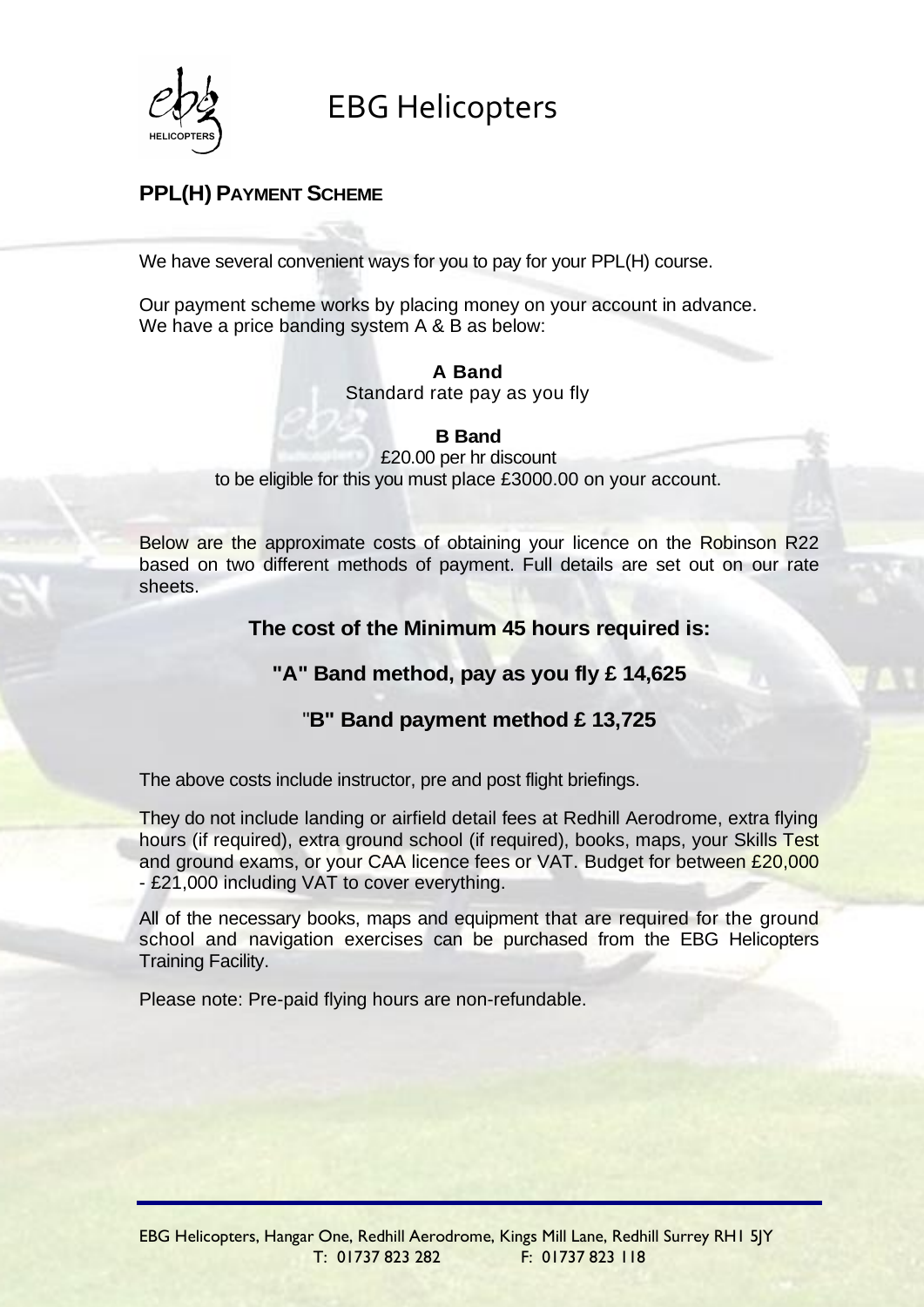

# **SYLLABUS FOR THE PPL(H)**

## *EXERCISES*

| Exercise 1a:         | Familiarisation with the helicopter                          |
|----------------------|--------------------------------------------------------------|
| Exercise 1b:         | <b>Emergency procedures</b>                                  |
| Exercise 2:          | Preparation for and action after flight                      |
| <b>Exercise 3:</b>   | Air experience                                               |
| Exercise 4:          | <b>Effects of controls</b>                                   |
| <b>Exercise 5:</b>   | Power and attitude changes                                   |
| Exercise 6:          | Straight and level                                           |
| Exercise 7:          | Climbing                                                     |
| Exercise 8:          | Descending                                                   |
| Exercise 9:          | Turning                                                      |
| <b>Exercise 10:</b>  | <b>Basic autorotation</b>                                    |
| Exercise 11a:        | Hovering                                                     |
| Exercise 11b:        | Hover taxiing and spot turns                                 |
| Exercise 11c:        | Hovering and taxiing emergencies                             |
| <b>Exercise 12:</b>  | Take-off and landing                                         |
| <b>Exercise 13:</b>  | Transitions from hover to climb and approach to hover        |
| Exercise 14a:        | Circuit, approach and landing                                |
| Exercise 14b:        | Steep and limited power approaches and landings              |
| Exercise 14c:        | <b>Emergency procedures</b>                                  |
| Exercise 15:         | First solo                                                   |
| <b>Exercise 16:</b>  | Sideways and backwards hover maneuvering                     |
| <b>Exercise 17:</b>  | Spot turns                                                   |
| <b>Exercise 18:</b>  | Hover OGE and vortex ring                                    |
| <b>Exercise 19:</b>  | <b>Simulated EOL</b>                                         |
| <b>Exercise 20:</b>  | Advanced autorotation                                        |
| Exercise 21:         | Practice forced landings                                     |
| <b>Exercise 22:</b>  | Steep turns                                                  |
| <b>Exercise 23:</b>  | <b>Transitions</b>                                           |
| <b>Exercise 24:</b>  | <b>Quick stops</b>                                           |
| <b>Exercise 25a:</b> | Navigation                                                   |
| <b>Exercise 25b:</b> | Navigation problems at low heights and in reduced visibility |
| Exercise 25c:        | Radio navigation                                             |
| Exercise 26:         | Advanced take-off, landings and transitions                  |
| Exercise 27:         | Sloping ground                                               |
| <b>Exercise 28:</b>  | Limited power                                                |
| <b>Exercise 29:</b>  | <b>Confined areas</b>                                        |
| <b>Exercise 30:</b>  | <b>Basic instrument flight</b>                               |

#### **HOURLY RATES**

#### *TRAINING*

The following rates apply to training for the PPL(H) on the Robinson R22, Robinson R44 & G2 helicopters. They are inclusive of instructor and pre and post flight briefings.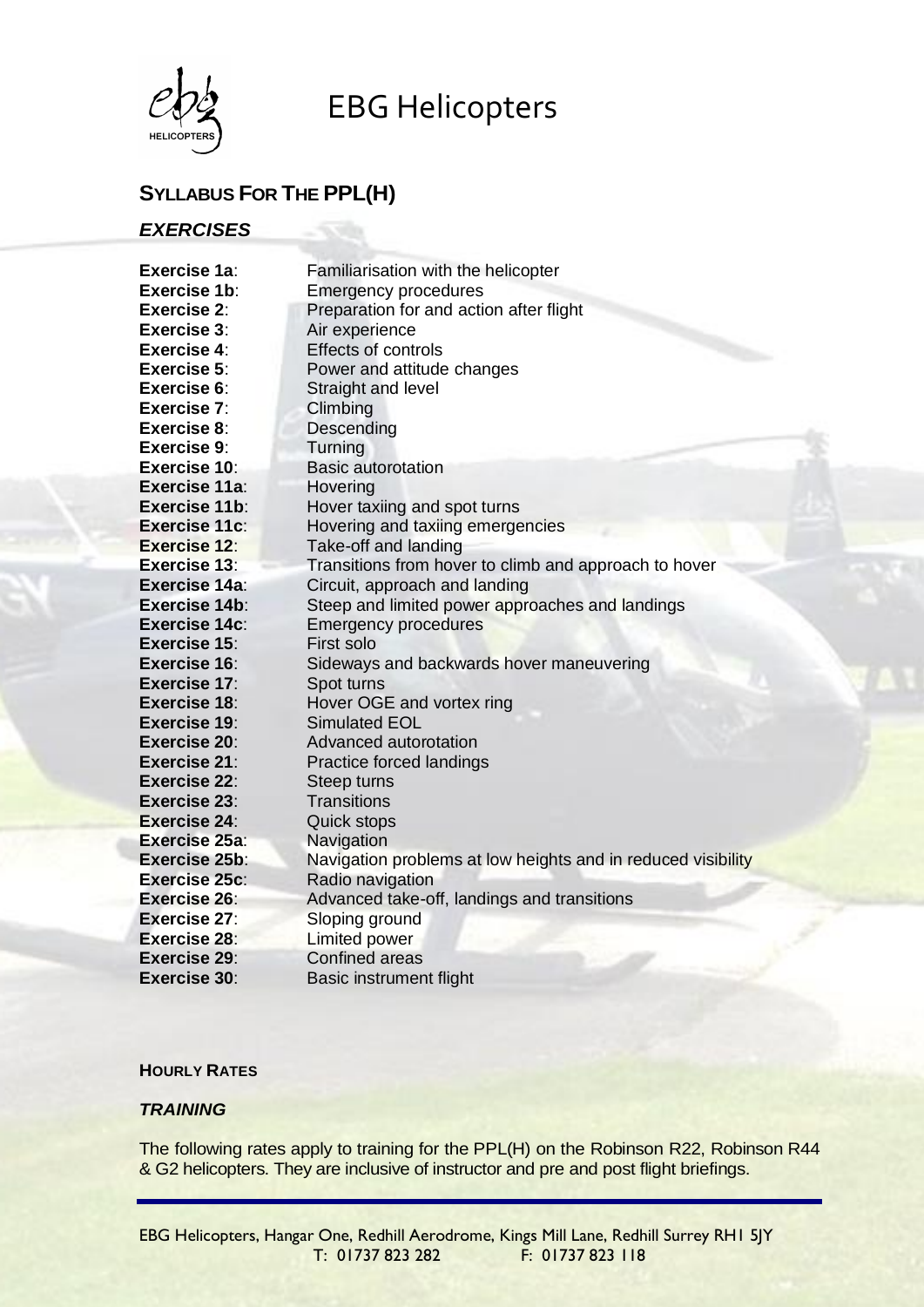

**Intro Course** (*3 hours*) **Robinson R22 £950.00** (*inc. Landing & Circuit Fees*) **Intro Course** (*3 hours*) **Cabri G2 £1100.00** (*inc. Landing & Circuit Fees*) **Intro Course** (*3 hours*) **Robinson R44 £1500.00** (*inc. Landing & Circuit Fees*)

#### *DUAL INSTRUCTION*

| Standard rate Band A, pay as you fly (cost per hour)<br>Standard rate Band A, pay as you fly (cost per hour) |                 | Robinson R22<br>Cabri G2 | £335.00<br>£435.00 |
|--------------------------------------------------------------------------------------------------------------|-----------------|--------------------------|--------------------|
|                                                                                                              |                 |                          |                    |
| Standard rate Band A, pay as you fly (cost per hour)                                                         |                 | Robinson R44             | £535.00            |
| Standard rate Band B,                                                                                        | (cost per hour) | <b>Robinson R22</b>      | £315.00            |
| Standard rate Band B,                                                                                        | (cost per hour) | Cabri G2                 | £415.00            |
| Standard rate Band B,                                                                                        | (cost per hour) | Robinson R44             | £515.00            |
| <b>SELF FLY HIRE</b>                                                                                         |                 |                          |                    |
| Standard rate Band A, pay as you fly (cost per hour)                                                         |                 | Robinson R22             | £270.00            |
| Standard rate Band A, pay as you fly (cost per hour)                                                         |                 | Cabri G <sub>2</sub>     | £370.00            |
| Standard rate Band A, pay as you fly (cost per hour)                                                         |                 | Robinson R44             | £470.00            |
| Standard rate Band B,                                                                                        | (cost per hour) | <b>Robinson R22</b>      | £250.00            |
| Standard rate Band B,                                                                                        | (cost per hour) | Cabri G <sub>2</sub>     | £350.00            |
| Standard rate Band B,                                                                                        | (cost per hour) | Robinson R44             | £450.00            |
|                                                                                                              |                 |                          |                    |

#### *Additional Costs:*

Circuit Fees £17.50 (**only one charged per flight**), Landing Fees £35.00 Flight Tests from £350.00, Ground Examinations £50.00. Licence proficiency check £200.00. Annual Club Membership fee £30.00

All prices are *exclusive* of landing and circuit fees and VAT and are based on Datcon readings (rotors turning).

**VAT Will be added to ALL of the above at the prevailing rate**